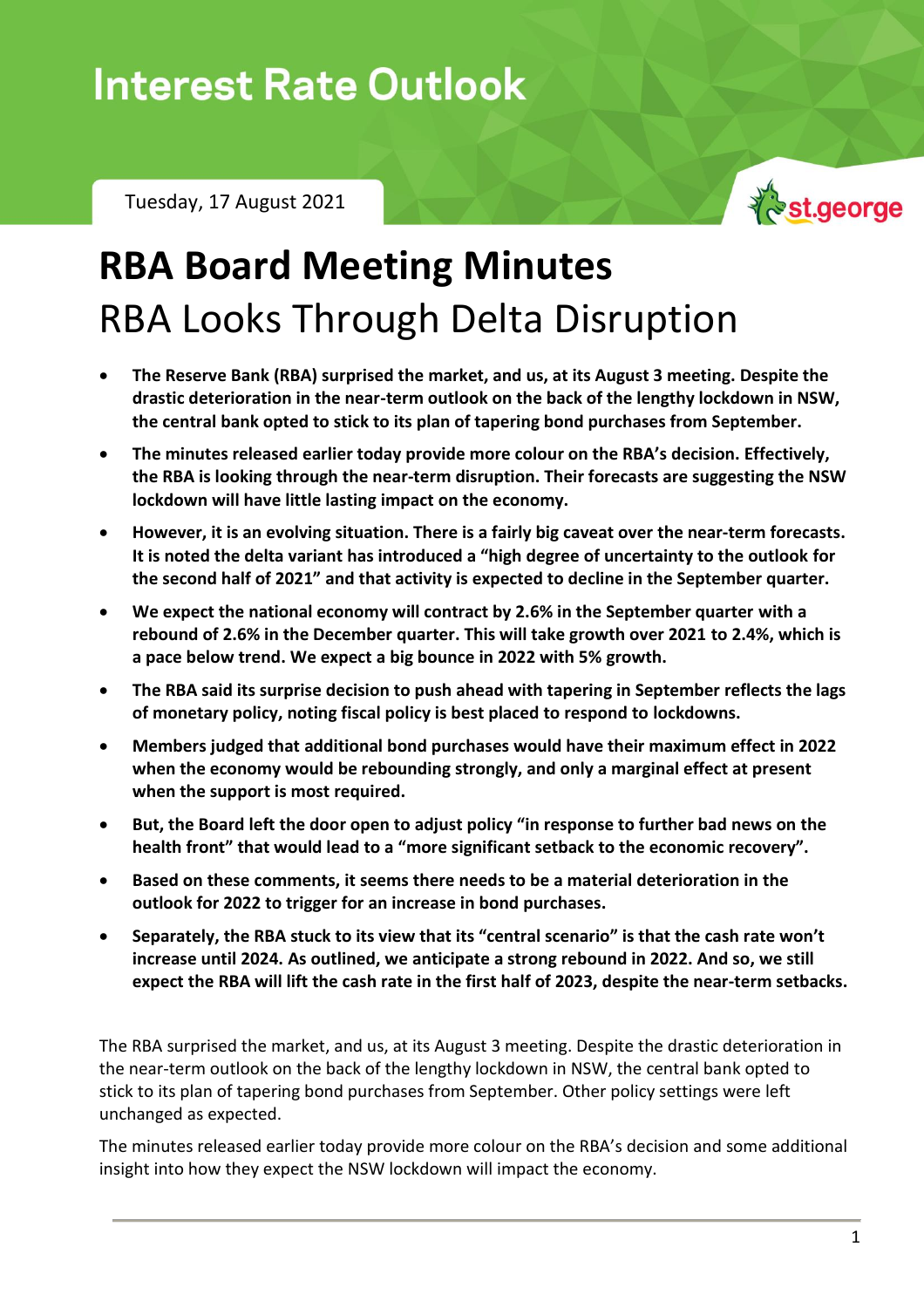#### **Economic activity**

The RBA leads with a fairly big caveat over its forecasts, highlighting the delta variant has introduced a "high degree of uncertainty to the outlook for the second half of 2021". It is noted that activity is expected to decline in the September quarter. And that the high degree of transmissibility of the delta variant could mean the reopening will be more gradual than in 2020.

More broadly, the RBA continued to emphasise once restrictions are eased, the economy is set to rebound rapidly, consistent with our expectations. The RBA notes the underlying momentum in the economy prior to the outbreaks, strong balance sheets, substantial fiscal support and progress in the vaccine rollout as key reasons for this.

The major uncertainty is how health outcomes will evolve, and subsequently, when will lockdowns end.

We expect the national economy will contract by 2.6% in the September quarter with a rebound of 2.6% in the December quarter. This will take growth over 2021 to 2.4%, which is below the trend pace. This is based on the assumption the NSW lockdown lasts until the end of October and bakes in a six-week lockdown in Victoria. But we expect a strong rebound in 2022 with 5% growth.

Our numbers are notably weaker than the RBA's forecast of 4% growth in 2021. However, the RBA's forecasts were formulated before the recent lockdowns in Victoria, ACT and NT and before the health outcomes deteriorated further in NSW. The RBA's forecasts assume the NSW lockdown runs until September.

#### **Labour market**

The RBA expects some of recent improvement in the labour market will temporarily reverse in the September quarter. Employment is expected to decline in the quarter. Restrictions are expected to result in a substantial decline in hours worked, as we have previously flagged.

The RBA notes it expects some increase in the unemployment rate, but a decline in the participation rate will help to limit the uptick. In addition, fiscal support and the elevated level of job vacancies will also help to minimise job losses. However, a longer lockdown will mean more job losses.

We expect the unemployment rate is likely to rise in the next few months to the high 5s before declining to be at 5.0% at the end of December 2021. We then expect the rate to fall to 4.1% at the end of 2022. These forecasts are broadly consistent with the RBA's projections over the same period.

### **Inflation**

The minutes note that underlying inflation is likely to remain subdued over the coming quarters, alongside the decline in activity in the September quarter and the absence of broad-based inflationary pressures.

The RBA does concede, however, that beyond the near-term, wages and inflation are expected to pick up at a slightly faster rate than they previously anticipated because of the stronger-thanexpected growth in employment in the lead up to the recent outbreaks.

#### **Monetary policy**

The key focus at the August meeting was whether the RBA would respond to the deterioration in the near-term outlook by adjusting bond purchases under its quantitative easing program. Market economists widely expected the tapering of quantitative easing announced at the July meeting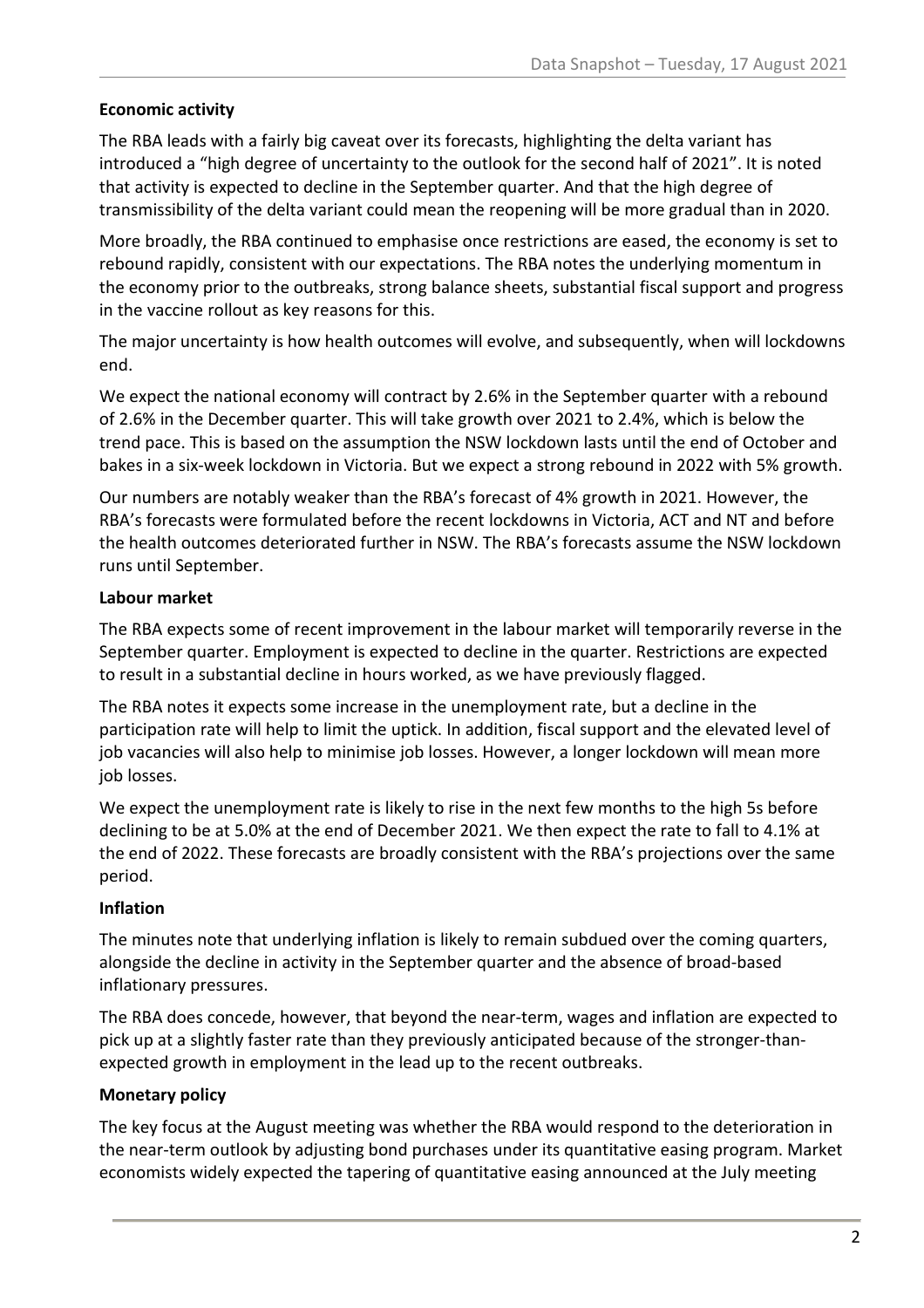would be deferred.

The RBA said its surprise decision to push ahead with tapering in September reflects the lagged impact of monetary policy, noting fiscal policy is best placed to respond to "temporary, localised reduction in incomes". Members judged that any additional bond purchases would have their maximum effect in 2022 when the economy would be rebounding strongly, and only a marginal effect at present when the support is most required.

However, the Board left the door open to increase purchases "in response to further bad news on the health front" that would lead to a "more significant setback to the economic recovery".

Based on these comments, it seems there needs to be a material deterioration in the outlook for 2022 to trigger an increase in bond purchases.

Separately, the RBA stuck to its view that its "central scenario" is that the cash rate won't increase until 2024.

As outlined, we expect a strong rebound in 2022. And so, we still expect the RBA will lift the cash rate in the first half of 2023, despite the near-term setbacks.

> **Matthew Bunny, Economist** Ph: 02-8254-0023